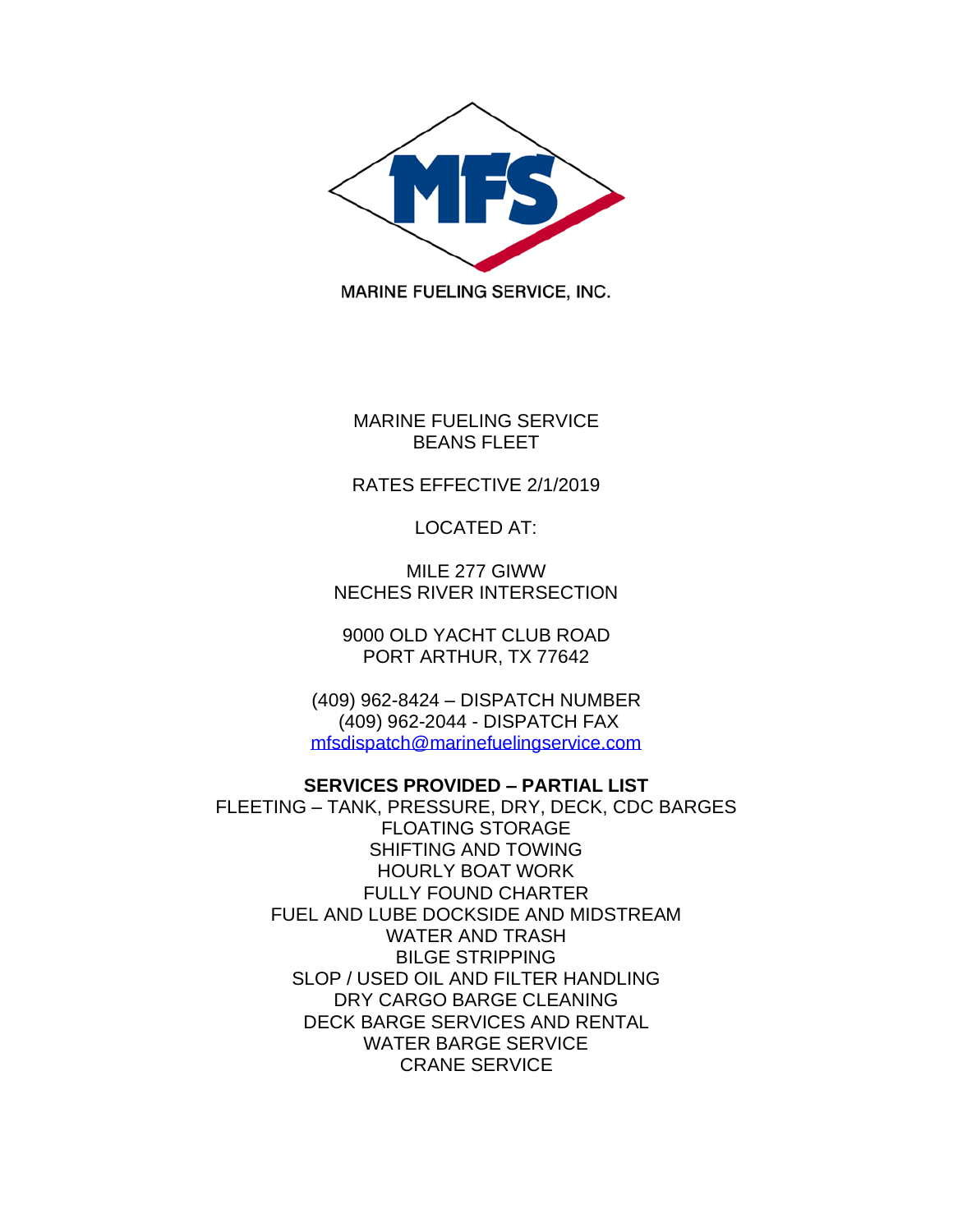| <b>HOURLY TUGS PER HOUR CHARGE</b>                                        | <b>RATES</b>           |                 |                 |
|---------------------------------------------------------------------------|------------------------|-----------------|-----------------|
| UP TO 800 HP                                                              | \$260                  |                 |                 |
| 801 UP TO 1200 HP                                                         | \$275                  |                 |                 |
| 1201 UP TO 1500 HP                                                        | \$295                  |                 |                 |
| 1501 UP TO 2000 HP                                                        | \$300                  |                 |                 |
| STANDBY ENGINES NOT RUNNING (ALL BOATS)                                   | \$250                  |                 |                 |
|                                                                           |                        |                 |                 |
| ON/OFF TOW (PER BARGE AFTER ONE HOUR - HOURLY RATE)                       | \$260                  |                 |                 |
| IN / OUT FEE ALL BARGES UNLESS SHIFTED BY MFS                             | \$60                   |                 |                 |
|                                                                           |                        |                 |                 |
| <b>FLEETING RATES (LOAD OR EMPTY DAILY OR ANY PART OF DAY</b>             | <b>MARSEC1</b>         | <b>MARSEC 2</b> | <b>MARSEC 3</b> |
| BARGE TANK OR PRESSURE UP TO 200' LONG OR 35'. WIDE                       | \$108                  | 125             | <b>TBD</b>      |
| BARGE DRY CARGO UP TO 200' LONG OR 35' WIDE                               | \$98                   | 108             | <b>TBD</b>      |
| BARGE TANK OVER 200' OR 305' OR LESS LONG OR OVER 35' OR 55' OR LESS WIDE | \$140                  | 150             | <b>TBD</b>      |
| BARGE DRY OVER 200' OR 305' OR LESS LONG OR OVER 35' OR 55' OR LESS WIDE  | \$125                  | 135             | <b>TBD</b>      |
| TANK OR DRY CARGO OVER 306' LONG OR OVER 55' WIDE                         | <b>NEGOTIABLE</b>      |                 | <b>TBD</b>      |
|                                                                           |                        |                 |                 |
| <b>BOX SHIFT @ RATE-AND-A-HALF - LOAD OR EMPTY</b>                        |                        |                 |                 |
| OVERSIZE BARGES SHIFT @ DOUBLE RATE - LOAD OR EMPTY                       |                        |                 |                 |
|                                                                           |                        |                 |                 |
| BASE SHIFTING RATES FROM MARINE FUELING SERVICE (BEANS FLEET)             | <b>REG. RATE</b>       | <b>BOX RATE</b> | <b>O/S RATE</b> |
|                                                                           |                        |                 |                 |
| GOLDEN TRIANGLE MARINE SERVICES, TUBAL CAIN                               | \$307                  |                 | \$450           |
| ATLANTIC SHIPPERS, PABTEX, VESSEL REPAIR                                  | \$424                  | \$636           | \$848           |
| GULF COPPER (NORTH OR CENTRAL YARD) HOURLY RATE                           | \$424                  | \$636           | \$848           |
| MOTIVA-PA, VALERO, CHEVRON, PORT OF PORT ARTHUR                           | \$592                  | \$888           | \$1,184         |
| OXBOW - PA, KMTEX HOURLY RATE                                             | \$592                  | \$888           | \$1,184         |
| GT LOGISTICS, PORT ARTHUR                                                 | \$1,009                | \$1,514         | \$2,018         |
| SABINE PASS, ELDRIDGE CONSTRUCTION                                        | \$1,104                | \$1,656         | \$2,208         |
| <b>TOTAL PORT ARTHUR</b>                                                  | \$357                  | \$536           | \$714           |
| OIL TANKING-PORT NECHES, TPC PORT NECHES                                  | \$539                  | \$809           | \$1,078         |
| HUNTSMAN PORT NECHES HOURLY RATE                                          | \$539                  | \$809           | \$1,078         |
| UNOCAL, SUN OIL NEDERLAND                                                 | \$592                  | \$888           | \$1,184         |
| DUPONT, MARTIN MARINE (GAS), SABINE SHIP SERVICES                         | \$929                  | \$1,394         | \$1,858         |
| OIL TANKING, EXXON MOBIL, PORT OF BEAUMONT HOURLY RATE                    | \$929                  | \$1,394         | \$1,858         |
| NECHES IND., CONT GRAIN, BMT BULK TERM HOURLY RATE                        | \$929                  | \$1,394         | \$1,858         |
| NSS, STANDOLIND, KIRBY FLEET BEAUMONT, LUCITE BMT HOURLY RATE             | \$929                  | \$1,394         | \$1,858         |
| DUPONT ORANGE, BURTON SHIPYARD, COW BAYOU                                 | \$761                  | \$1,142         | \$1,522         |
| PORT OF ORANGE. BLUDWORTH SHIPYARD. SIENNA. CONRAD                        | \$1,098                | \$1,647         | \$2,196         |
| AMERICAN INDUSTRIAL, SIGNAL HOURLY RATE                                   | \$1,098                | \$1,647         | \$2,196         |
| <b>BUZZI UNICEM</b>                                                       | \$1,184                | \$1,776         | \$2,368         |
|                                                                           |                        |                 |                 |
| Other Base Shifting Rates*                                                |                        |                 |                 |
| BMT (ABOVE SUN OIL) TO PORT OF ORANGE AREA/PA TX ISLAND                   | \$1,689                | \$2,534         | \$3,378         |
| ORANGE TO TX ISLAND                                                       | \$1,353                | \$2,030         | \$2,706         |
| TX ISLAND TO TOTAL FINA                                                   | \$950                  | \$1,425         | \$1,900         |
| TX ISLAND TO SUN OIL, UNOCAL                                              | \$1,184                | \$1,776         | \$2,368         |
| SRW ORANGE TO EXXON MOBIL                                                 | \$1,688                | \$2,532         | \$3,376         |
| SIENNA ORANGE TO VESSEL REPAIR                                            | \$1,522                | \$2,283         | \$3,044         |
| MARTIN GAS TO VESSEL REPAIR                                               | \$1,353                | \$2,030         | \$2,706         |
| <b>TPC TO VESSEL REPAIR</b>                                               | \$963                  | \$1,445         | \$1,926         |
| TPC TO SRW ORANGE                                                         | \$1,300                | \$1,950         | \$2,600         |
| <b>DEVALL FLEET LAKE CHARLES</b>                                          | \$2,163                | \$3,245         | \$4,326         |
|                                                                           |                        |                 |                 |
| <b>OTHER RATES</b>                                                        |                        |                 |                 |
| <b>SLOP OIL DISPOSAL</b>                                                  | \$1/ GALLON DISCHARGED |                 |                 |
| USED OIL FILTER DISPOSAL                                                  | \$160/DRUM             |                 |                 |
| USED FUEL FILTER DISPOSAL                                                 | \$160/DRUM             |                 |                 |
| <b>OILY TRASH DISPOSAL</b>                                                | \$160/DRUM             |                 |                 |
|                                                                           |                        |                 |                 |